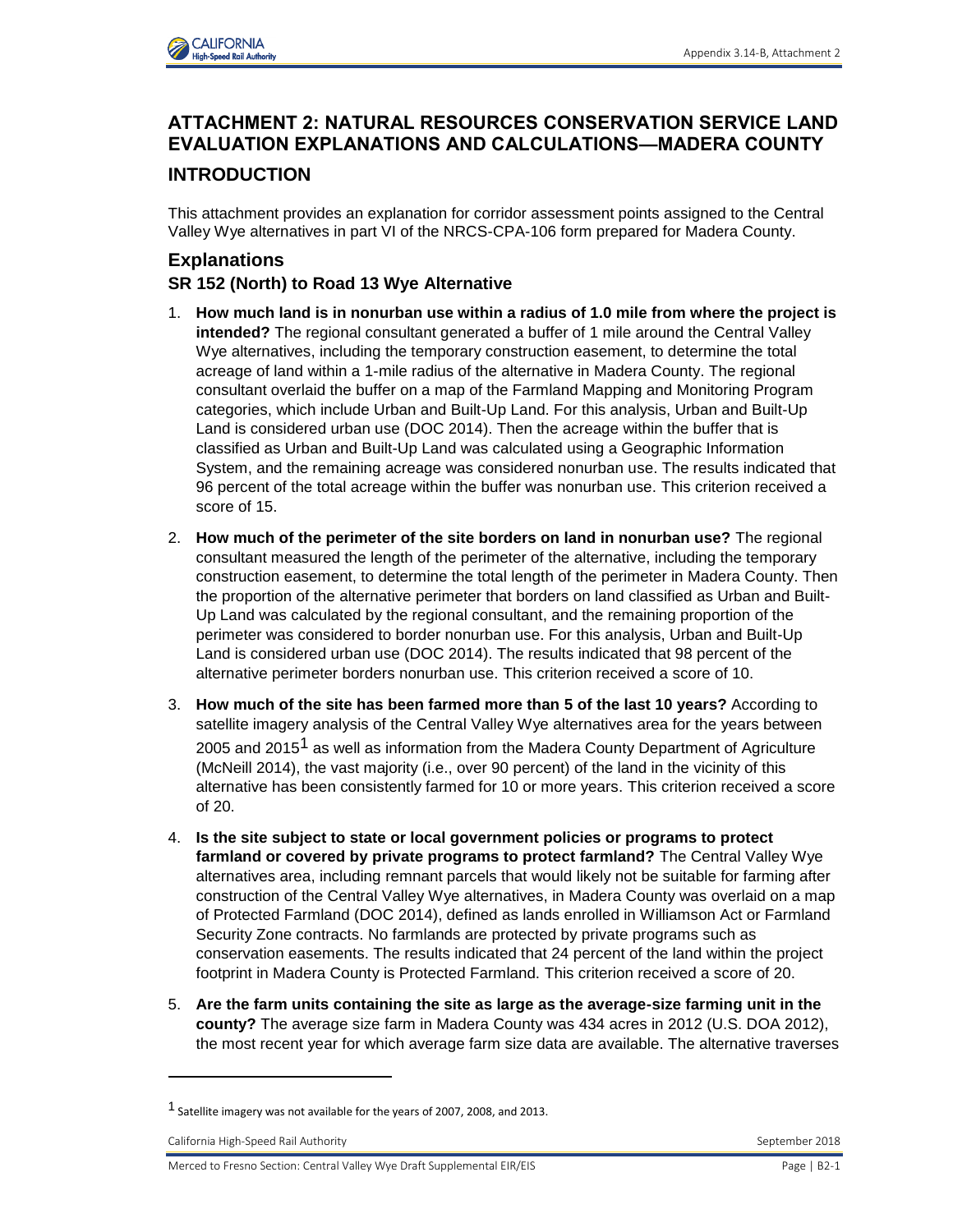farm units that are an average of 92 acres, or approximately 79 percent smaller than the average farm unit. Therefore, the farm units within the project footprint are similar in size to the farm units throughout Madera County. This criterion received a score of 0.

- 6. **How much of the remaining land on the farm will become nonfarmable if this site is selected?** In some cases this alignment deviates from transportation corridors and bisects or otherwise severs agricultural parcels. Some of the remnant parcels resulting from this severance may not be viable for continued agricultural use. The regional consultant team used GIS software to identify parcels of Important Farmland that would be 20 acres or less following severance due to construction of the HSR system. It was assumed that parcels greater than 20 acres would be viable for continued agricultural use. Analysts then evaluated the characteristics of each of the remnant parcels 20 acres or less using criteria described in Appendix 3.14-C, Remnant Parcel Analysis and Important Farmland Mitigation, to determine which parcels would be viable for continued agricultural use and which parcels would likely result in conversion to nonagricultural use. The acreage of the remainder parcels determined not viable for continued agricultural use was compared to the acreage of the original parcel. The results indicated that the acreage of nonviable remainder parcels on farmable land would total approximately 4.8 percent of the acreage of the original parcels that would be within the project footprint of this alternative. This criterion received a score of 0.
- 7. **Does the site have available adequate supply of farm support services and markets?** According to the Madera County Farm Bureau (Raudabaugh 2014), all required services are available. This alternative would not have an impact on farm services. This criterion received a score of 5.
- 8. **Does this site have substantial and well maintained on-farm investments such as barns, fruit trees and vines, field terraces, drainage, irrigation, waterways, and other soil and water conservation measures?** According to satellite imagery analysis of the Central Valley Wye alternatives area, the overall amount of on-farm investment is high. Ancillary agricultural structures, barns, and large stables/feeding bins were observed on the farms. Soil and water conservation measures have been applied to many of the fields. This criterion received a score of 20.
- 9. **Would this project, by converting the land to nonagricultural use, reduce the support for farm support services in the area?** The regional consultant overlaid the alternative on a map of the Farmland Mapping and Monitoring Program categories to determine how many acres of Important Farmland would be permanently converted. According to information from the Madera County Department of Agriculture, any conversion of farmland would be accompanied by a reduced demand for related support services (McNeill 2014). However, considering there are approximately 759,400 acres of Important Farmland and Grazing Land in Madera County (DOC 2014), the permanent conversion of 1,643 acres of Important Farmland and Grazing Land in Madera County under this alternative would result in no substantial reduction in demand for farm support services in the area. This criterion received a score of 3.
- 10. **Is the kind and intensity of the proposed use of the site sufficiently incompatible with agriculture that it is likely to contribute to the eventual conversion of the surrounding farmland to nonagricultural use?** The Central Valley Wye alternatives would not include any stations. In contrast to stations, which could induce population growth and farmland conversion, trackway use is largely compatible with adjacent agriculture and would not induce urban development. Therefore, it is unlikely that the trackway would contribute to eventual conversion of surrounding farmland to nonagricultural use. This criterion received a score of 1.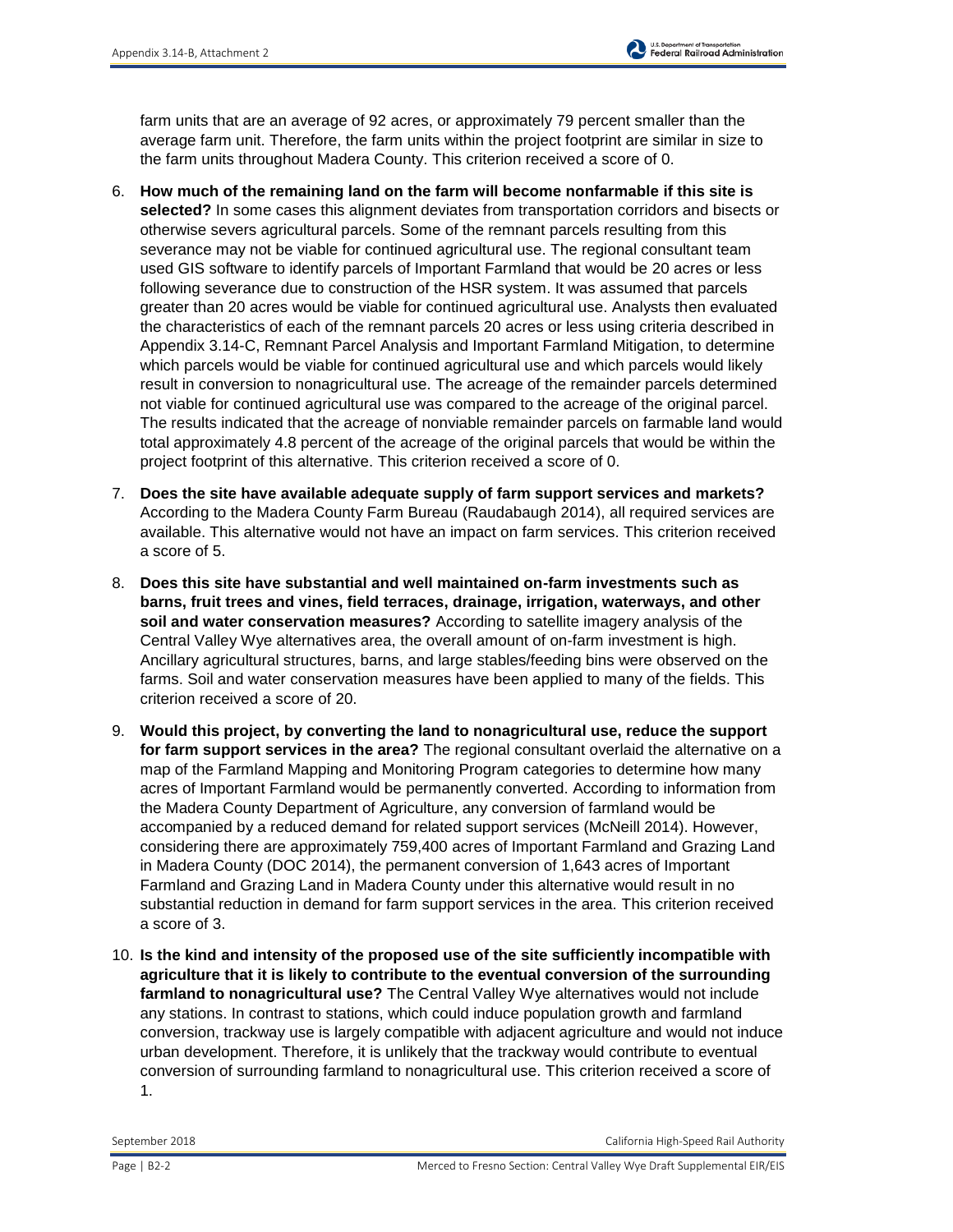

#### **Additional Notes**

This entire alternative is 50 miles long, with 32 miles in Madera County, and is the shortest alternative.

- **SR 152 (North) to Road 19 Wye Alternative**
- 1. **How much land is in nonurban use within a radius of 1.0 mile from where the project is intended?** The regional consultant used the same methodology described in Criterion 1 for the State Route (SR) 152 (North) to Road 13 Wye Alternative. The results indicated that 96 percent of the total acreage within the buffer was nonurban use. This criterion received a score of 15.
- 2. **How much of the perimeter of the site borders on land in nonurban use?** The regional consultant used the same methodology described in Criterion 2 for the SR 152 (North) to Road 13 Wye Alternative. The results indicated that 98 percent of the perimeter of the alternative borders nonurban use. This criterion received a score of 10.
- 3. **How much of the site has been farmed more than 5 of the last 10 years?** According to satellite imagery analysis of the Central Valley Wye alternatives area for the years between 2005 and 2015<sup>2</sup> as well as information from the Madera County Department of Agriculture (McNeill 2014), the vast majority (i.e., over 90 percent) of the land in the vicinity of this alternative has been consistently farmed for 10 or more years. This criterion received a score of 20.
- 4. **Is the site subject to state or local government policies or programs to protect farmland or covered by private programs to protect farmland?** The regional consultant used the same methodology described in Criterion 4 for the SR 152 (North) to Road 13 Wye Alternative. The results indicated that 28 percent of the land within the project footprint in Madera County is Protected Farmland. This criterion received a score of 20.
- 5. **Are the farm units containing the site as large as the average-size farming unit in the county?** The regional consultant used the same methodology described in Criterion 5 for the SR 152 (North) to Road 13 Wye Alternative. The alternative traverses farm units that are an average of 98 acres, or approximately 78 percent smaller than the average farm unit. This criterion received a score of 0.
- 6. **How much of the remaining land on the farm will become nonfarmable if this site is selected?** The regional consultant used the same methodology described in Criterion 6 for the SR 152 (North) to Road 13 Wye Alternative. The results indicated that the acreage of nonviable remainder parcels on farmable land would total approximately 4.1 percent of the acreage of the original parcels that would be within the project footprint of this alternative. This criterion received a score of 0.
- 7. **Does the site have available adequate supply of farm support services and markets?** The regional consultant used the same methodology described in Criterion 7 for the SR 152 (North) to Road 13 Wye Alternative. This alternative would not have an impact on farm services. This criterion received a score of 5.
- 8. **Does this site have substantial and well maintained on-farm investments such as barns, fruit trees and vines, field terraces, drainage, irrigation, waterways, and other soil and water conservation measures?** The regional consultant used the same methodology described in Criterion 8 for the SR 152 (North) to Road 13 Wye Alternative. The

California High-Speed Rail Authority **September 2018** September 2018

<sup>2</sup> Satellite imagery was not available for the years of 2007, 2008, and 2013.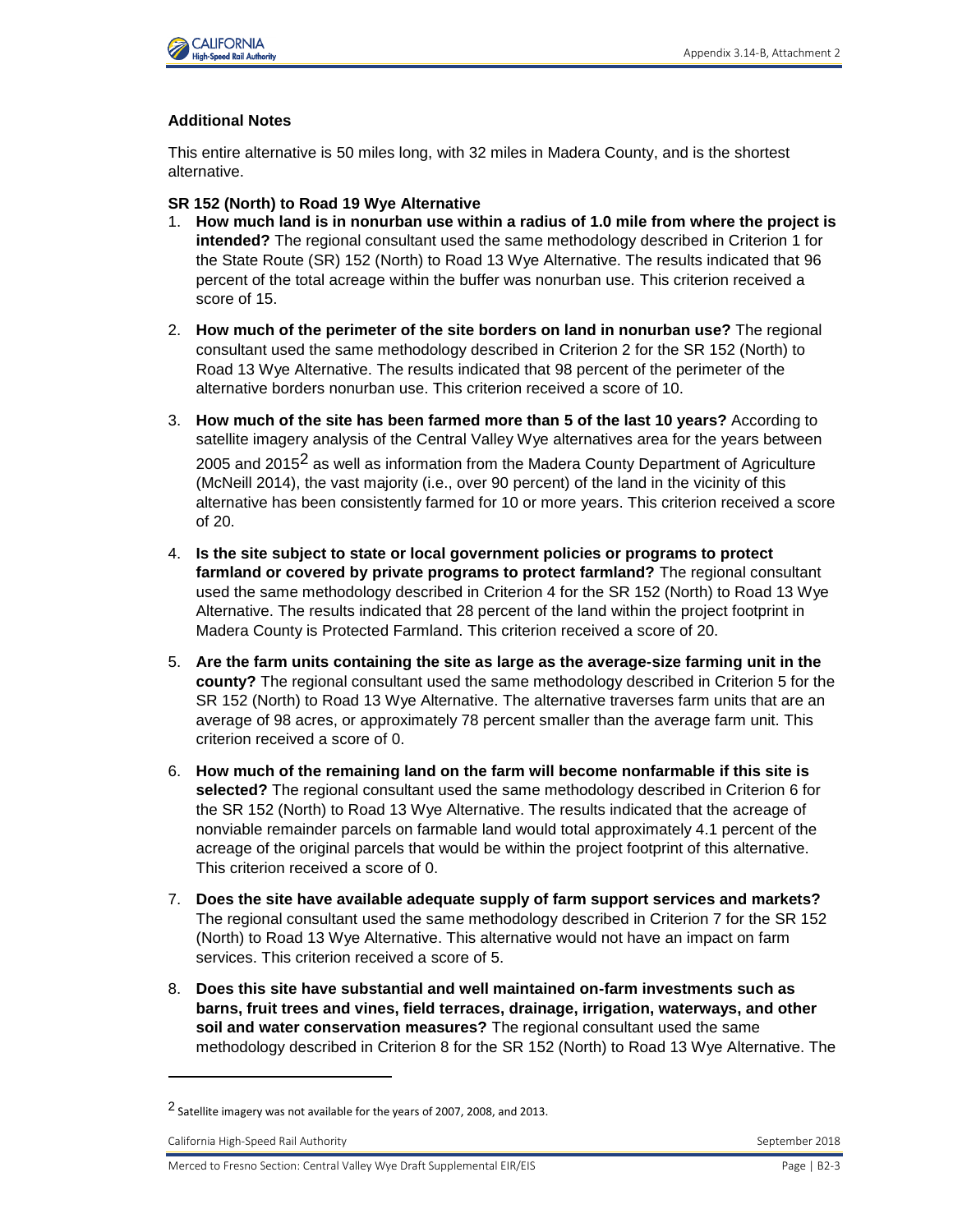

overall amount of on-farm investment is high. Ancillary agricultural structures, barns, and large stables/feeding bins were observed on the farms. Soil and water conservation measures have been applied to many of the fields. This criterion received a score of 20.

- 9. **Would this project, by converting the land to nonagricultural use, reduce the support for farm support services in the area?** The regional consultant used the same methodology described in Criterion 9 for the SR 152 (North) to Road 13 Wye Alternative. According to information from the Madera County Department of Agriculture, any conversion of farmland would be accompanied by a reduced demand for related support services (McNeill 2014). However, considering there are approximately 759,400 acres of Important Farmland and Grazing Land in Madera County (DOC 2014), the permanent conversion of 1,657 acres of Important Farmland and Grazing Land in Madera County under this alternative would result in no substantial reduction in demand for farm support services in the area. This criterion received a score of 3.
- 10. **Is the kind and intensity of the proposed use of the site sufficiently incompatible with agriculture that it is likely to contribute to the eventual conversion of the surrounding farmland to nonagricultural use?** The regional consultant used the same methodology described in Criterion 10 for the SR 152 (North) to Road 13 Wye Alternative. It is unlikely that the trackway would convert the surrounding farmland to nonagricultural use. This criterion received a score of 1.

#### **Additional Notes**

This entire alternative is 55 miles long, with 35 miles in Madera County, and is the longest alternative.

#### **Avenue 21 to Road 13 Wye Alternative**

- 1. **How much land is in nonurban use within a radius of 1.0 mile from where the project is intended?** The regional consultant used the same methodology described in Criterion 1 for the SR 152 (North) to Road 13 Wye Alternative. The results indicated that 97 percent of the total acreage within the buffer was nonurban use. This criterion received a score of 15.
- 2. **How much of the perimeter of the site borders on land in nonurban use?** The regional consultant used the same methodology described in Criterion 2 for the SR 152 (North) to Road 13 Wye Alternative. The results indicated that 100 percent of the perimeter of the alternative borders nonurban use. This criterion received a score of 10.
- 3. **How much of the site has been farmed more than 5 of the last 10 years?** According to satellite imagery analysis of the Central Valley Wye alternatives area for the years between 2005 and 2015<sup>3</sup> as well as information from the Madera County Department of Agriculture (McNeill 2014), the vast majority (i.e., over 90 percent) of the land in the vicinity of this alternative has been consistently farmed for 10 or more years. This criterion received a score of 20.
- 4. **Is the site subject to state or local government policies or programs to protect farmland or covered by private programs to protect farmland?** The regional consultant used the same methodology described in Criterion 4 for the SR 152 (North) to Road 13 Wye Alternative. The results indicated that 46 percent of the land within the project footprint in Madera County is Protected Farmland. This criterion received a score of 20.

<sup>3</sup> Satellite imagery was not available for the years of 2007, 2008, and 2013.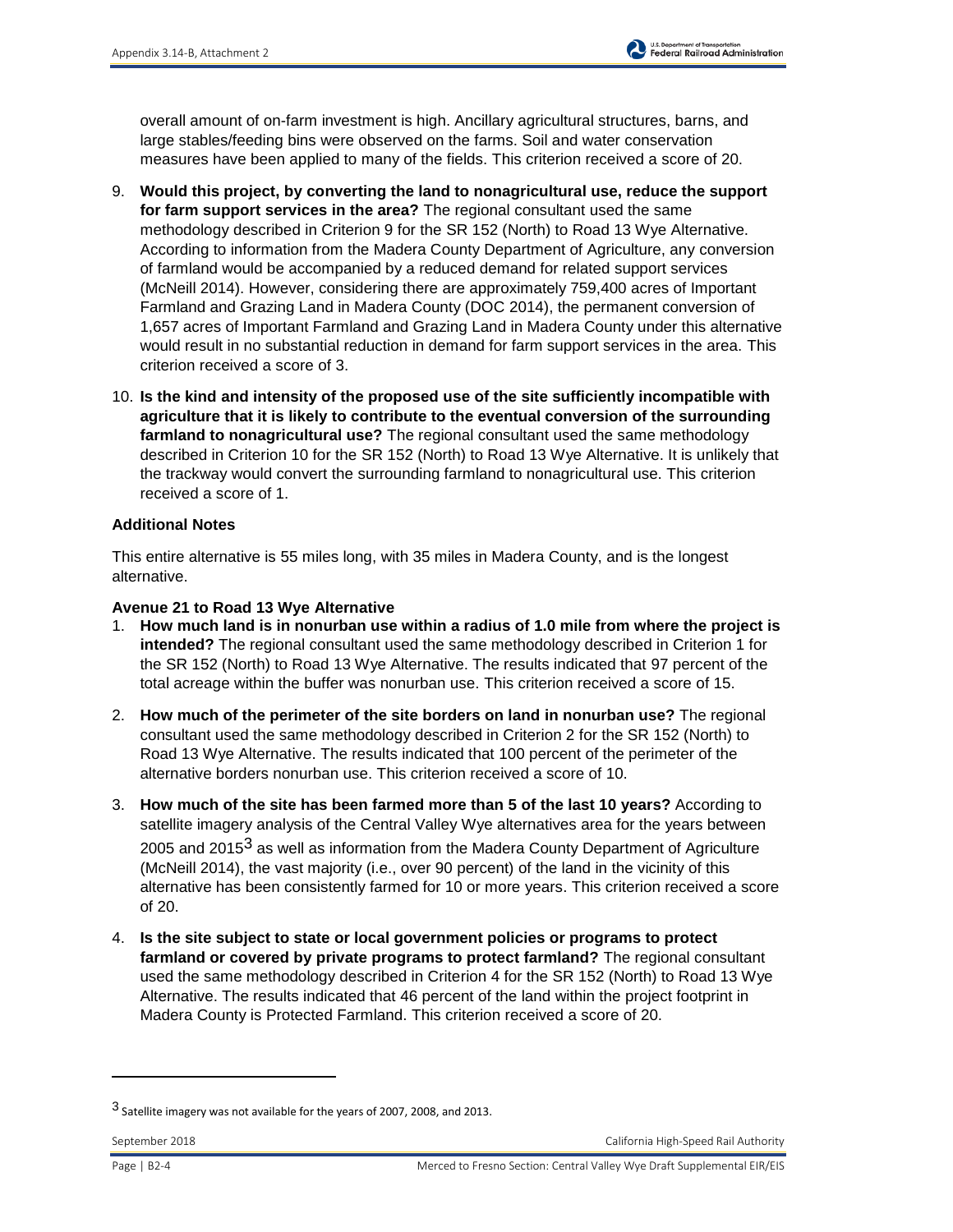

- 5. **Are the farm units containing the site as large as the average-size farming unit in the county?** The regional consultant used the same methodology described in Criterion 5 for the SR 152 (North) to Road 13 Wye Alternative. The alternative traverses farm units that are an average of 97 acres, or approximately 78 percent smaller than the average farm unit. This criterion received a score of 0.
- 6. **How much of the remaining land on the farm will become nonfarmable if this site is selected?** The regional consultant used the same methodology described in Criterion 6 for the SR 152 (North) to Road 13 Wye Alternative. The results indicated that the acreage of nonviable remainder parcels on farmable land would total approximately 2.2 percent of the acreage of the original parcels that would be within the project footprint of this alternative. This criterion received a score of 0.
- 7. **Does the site have available adequate supply of farm support services and markets?** The regional consultant used the same methodology described in Criterion 7 for the SR 152 (North) to Road 13 Wye Alternative. This alternative would not have an impact on farm services. This criterion received a score of 5.
- 8. **Does this site have substantial and well maintained on-farm investments such as barns, fruit trees and vines, field terraces, drainage, irrigation, waterways, and other soil and water conservation measures?** The regional consultant used the same methodology described in Criterion 8 for the SR 152 (North) to Road 13 Wye Alternative. The overall amount of on-farm investment is high. Ancillary agricultural structures, barns, and large stables and feeding bins were observed on the farms. Soil and water conservation measures have been applied to many of the fields. This criterion received a score of 20.
- 9. **Would this project, by converting the land to nonagricultural use, reduce the support for farm support services in the area?** The regional consultant used the same methodology described in Criterion 9 for the SR 152 (North) to Road 13 Wye Alternative. According to information from the Madera County Department of Agriculture, any conversion of farmland would be accompanied by a reduced demand for related support services (McNeill 2014). However, considering there are approximately 759,400 acres of Important Farmland and Grazing Land in Madera County (DOC 2014), the permanent conversion of 1,620 acres of Important Farmland and Grazing Land in Madera County under this alternative would result in no substantial reduction in demand for farm support services in the area. This criterion received a score of 3.
- 10. **Is the kind and intensity of the proposed use of the site sufficiently incompatible with agriculture that it is likely to contribute to the eventual conversion of the surrounding farmland to nonagricultural use?** The regional consultant used the same methodology described in Criterion 10 for the SR 152 (North) to Road 13 Wye Alternative. It is unlikely that the trackway would convert the surrounding farmland to nonagricultural use. This criterion received a score of 1.

#### **Additional Notes**

This entire wye alternative is 52 miles long, with 35 miles in Madera County.

#### **SR 152 (North) to Road 19 Wye Alternative**

1. **How much land is in nonurban use within a radius of 1.0 mile from where the project is intended?** The regional consultant used the same methodology described in Criterion 1 for the State Route (SR) 152 (North) to Road 13 Wye Alternative. The results indicated that 96 percent of the total acreage within the buffer was nonurban use. This criterion received a score of 15.

California High-Speed Rail Authority September 2018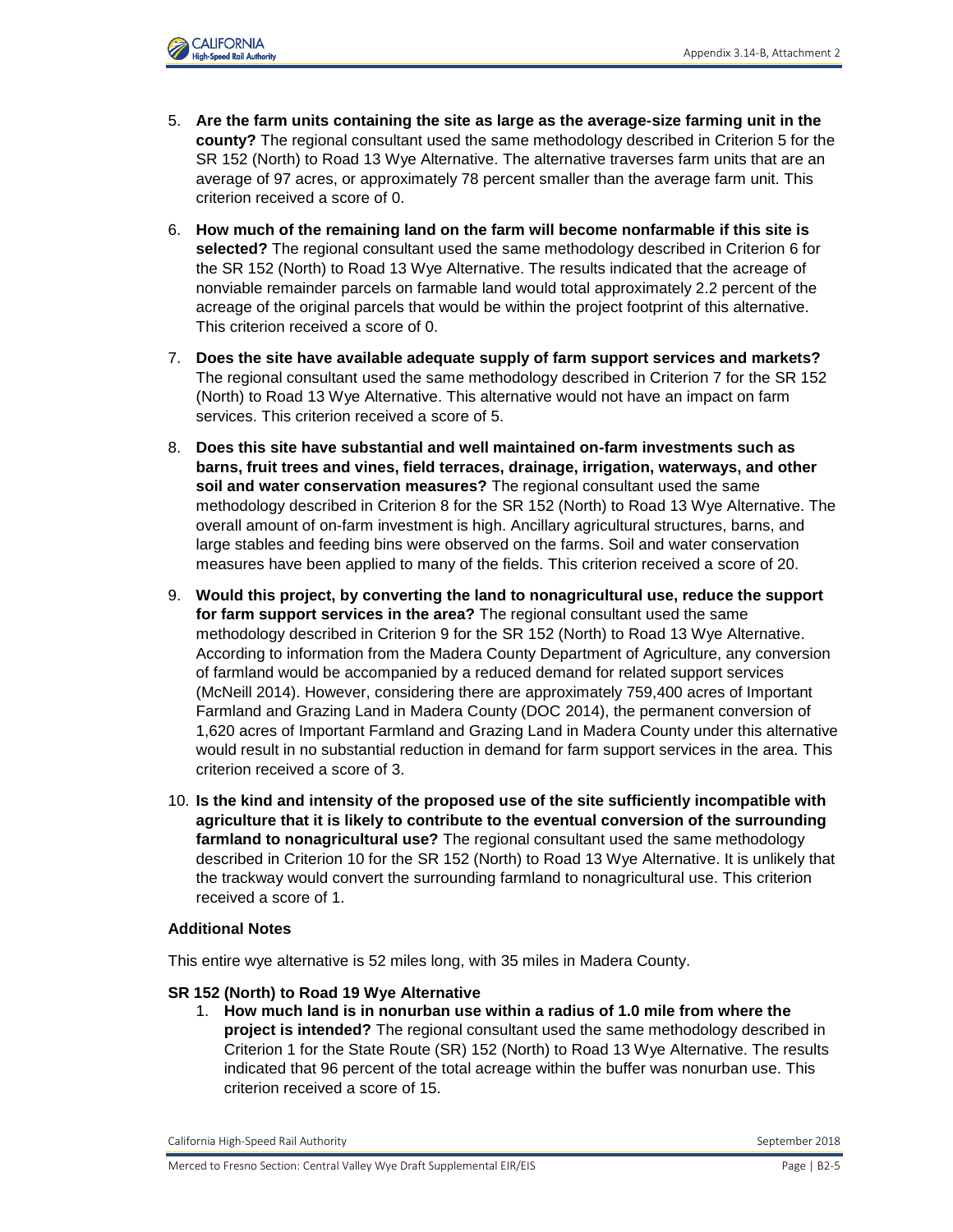- 2. **How much of the perimeter of the site borders on land in nonurban use?** The regional consultant used the same methodology described in Criterion 2 for the SR 152 (North) to Road 13 Wye Alternative. The results indicated that 98 percent of the perimeter of the alternative borders nonurban use. This criterion received a score of 10.
- 3. **How much of the site has been farmed more than 5 of the last 10 years?** According to satellite imagery analysis of the Central Valley Wye alternatives area for the years between 2005 and 2015<sup>4</sup> as well as information from the Madera County Department of Agriculture (McNeill 2014), the vast majority (i.e., over 90 percent) of the land in the vicinity of this alternative has been consistently farmed for 10 or more years. This criterion received a score of 20.
- 4. **Is the site subject to state or local government policies or programs to protect farmland or covered by private programs to protect farmland?** The regional consultant used the same methodology described in Criterion 4 for the SR 152 (North) to Road 13 Wye Alternative. The results indicated that 28 percent of the land within the project footprint in Madera County is Protected Farmland. This criterion received a score of 20.
- 5. **Are the farm units containing the site as large as the average-size farming unit in the county?** The regional consultant used the same methodology described in Criterion 5 for the SR 152 (North) to Road 13 Wye Alternative. The alternative traverses farm units that are an average of 88 acres, or approximately 80 percent smaller than the average farm unit. This criterion received a score of 0.
- 6. **How much of the remaining land on the farm will become nonfarmable if this site is selected?** The regional consultant used the same methodology described in Criterion 6 for the SR 152 (North) to Road 13 Wye Alternative. The results indicated that the acreage of nonviable remainder parcels on farmable land would total approximately 3.5 percent of the acreage of the original parcels that would be within the project footprint of this alternative. This criterion received a score of 0.
- 7. **Does the site have available adequate supply of farm support services and markets?** The regional consultant used the same methodology described in Criterion 7 for the SR 152 (North) to Road 13 Wye Alternative. This alternative would not have an impact on farm services. This criterion received a score of 5.
- 8. **Does this site have substantial and well maintained on-farm investments such as barns, fruit trees and vines, field terraces, drainage, irrigation, waterways, and other soil and water conservation measures?** The regional consultant used the same methodology described in Criterion 8 for the SR 152 (North) to Road 13 Wye Alternative. The overall amount of on-farm investment is high. Ancillary agricultural structures, barns, and large stables/feeding bins were observed on the farms. Soil and water conservation measures have been applied to many of the fields. This criterion received a score of 20.
- 9. **Would this project, by converting the land to nonagricultural use, reduce the support for farm support services in the area?** The regional consultant used the same methodology described in Criterion 9 for the SR 152 (North) to Road 13 Wye Alternative. According to information from the Madera County Department of Agriculture, any conversion of farmland would be accompanied by a reduced demand for related support services (McNeill 2014). However, considering there are approximately 759,400 acres of

<sup>&</sup>lt;sup>4</sup> Satellite imagery was not available for the years of 2007, 2008, and 2013.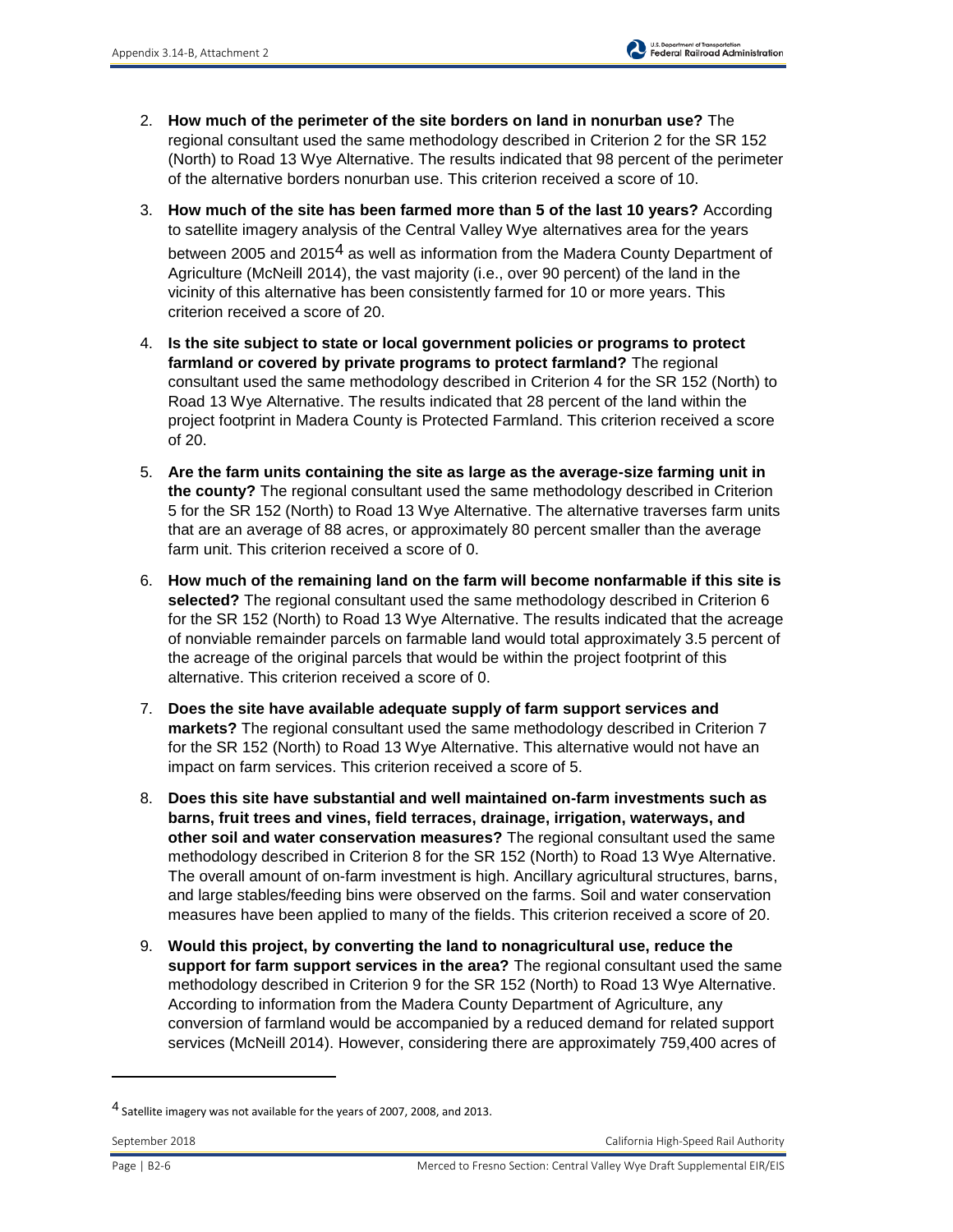

Important Farmland and Grazing Land in Madera County (DOC 2014), the permanent conversion of 1,645 acres of Important Farmland and Grazing Land in Madera County under this alternative would result in no substantial reduction in demand for farm support services in the area. This criterion received a score of 3.

10. **Is the kind and intensity of the proposed use of the site sufficiently incompatible with agriculture that it is likely to contribute to the eventual conversion of the surrounding farmland to nonagricultural use?** The regional consultant used the same methodology described in Criterion 10 for the SR 152 (North) to Road 13 Wye Alternative. It is unlikely that the trackway would convert the surrounding farmland to nonagricultural use. This criterion received a score of 1.

#### **Additional Notes**

This entire alternative is 52 miles long, with 33 miles in Madera County.

California High-Speed Rail Authority **September 2018** September 2018